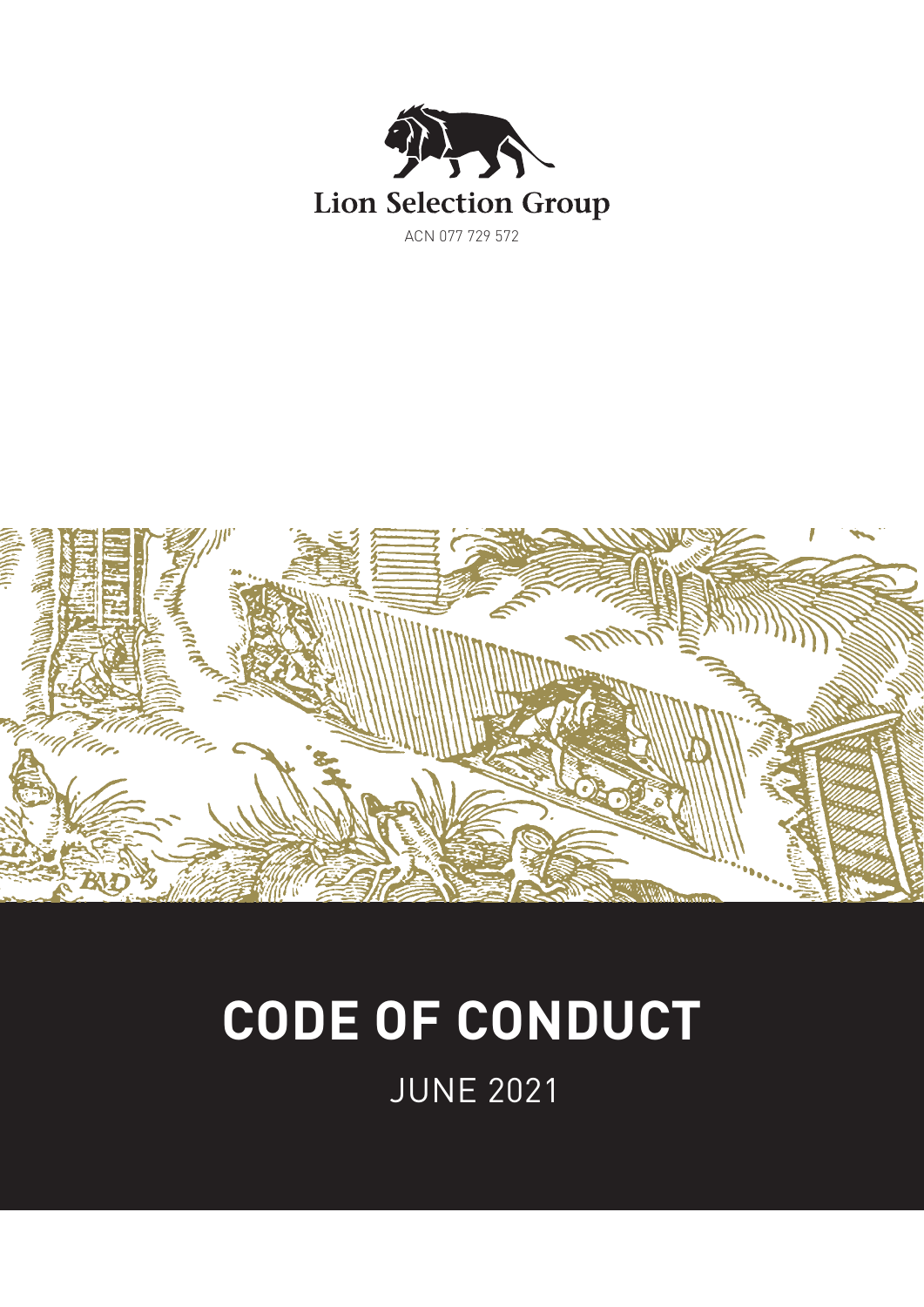# **CONTENTS**

|     | Introduction                                               | 3 |
|-----|------------------------------------------------------------|---|
| 2.  | Purpose                                                    | 3 |
| 3.  | Values                                                     | 3 |
| 4.  | Honesty and integrity                                      | 3 |
| 5.  | Conflict of interest or duty                               | 3 |
| 6.  | Corporate opportunities                                    | 3 |
| 7.  | Confidentiality                                            | 4 |
| 8.  | Fair dealing                                               | 4 |
| 9.  | Protection and proper use of assets                        | 4 |
| 10. | Compliance with laws, regulations, policies and procedures | 4 |
| 11. | Reporting of unlawful and unethical behaviour              | 4 |
| 12. | Review and changes                                         | 4 |
| 13. | Approved and adopted                                       | 4 |

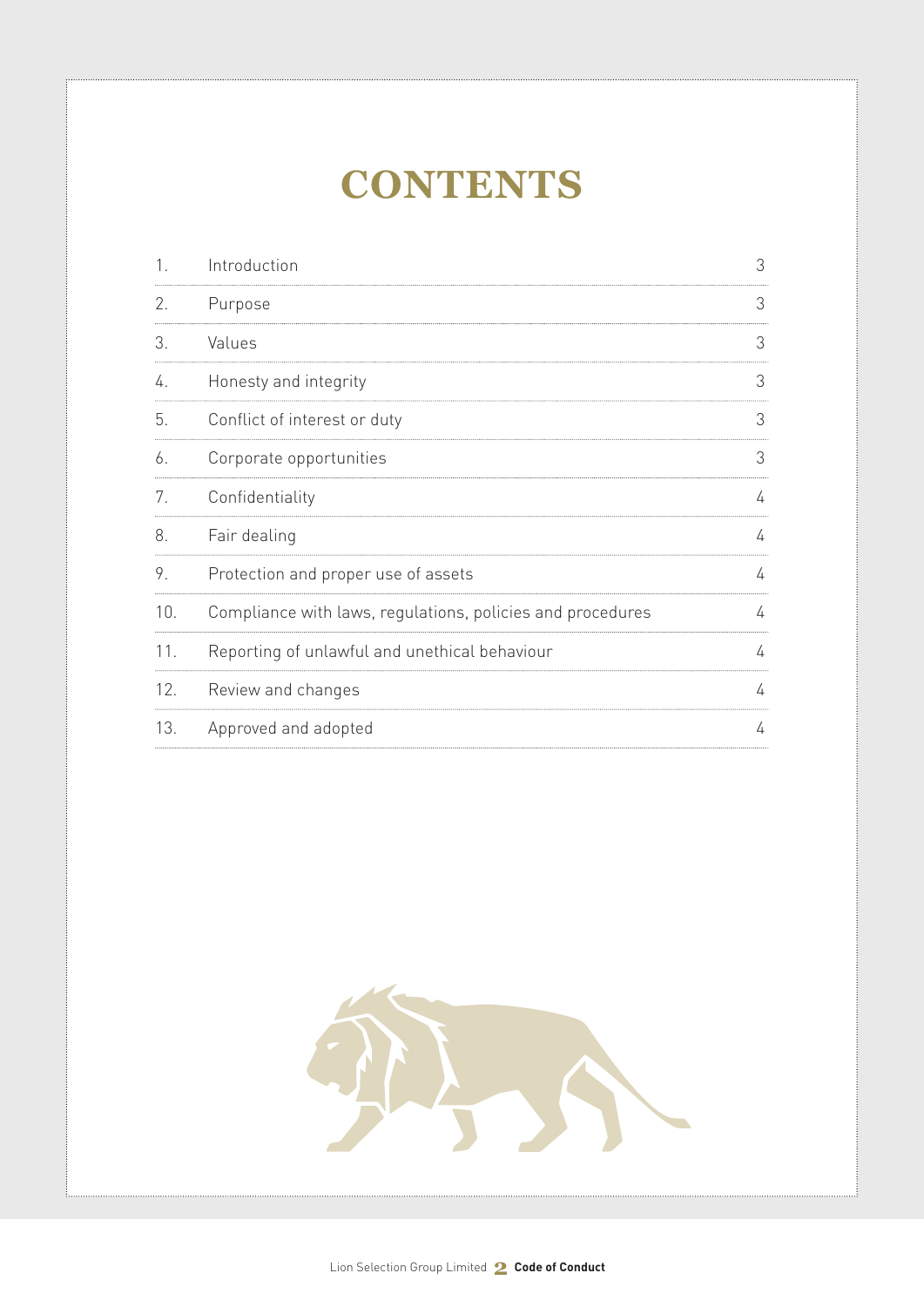#### **1. Introduction**

This code of conduct applies to the directors (both non-executive and executive), senior executives and employees of the Lion Selection Group Limited (**Lion** or **the Company**) and Lion Manager Pty Ltd (**the Manager**), referred to in this Code of Code as Lion Members.

#### **2. Purpose**

As well as the legal and equitable duties owed by Lion Members, the purpose of this code of conduct is to:

- (a) articulate the high standards of honest integrity, ethical and law-abiding behaviour expected of Lion Members;
- (b) encourage the observance of those standards to protect and promote the interests of shareholders and other stakeholders (including employees, customers, suppliers and creditors);
- (c) guide Lion Members as to the practices thought necessary to maintain confidence in the Company's integrity;
- (d) set out the responsibility and accountability of Lion Members to report and investigate any reported violations of this code or unethical or unlawful behaviour.

#### **3. Values**

Lion Members will at all times uphold the values of the Company being:

#### ● **Integrity**

At all times preserving the highest standards of integrity, accountability and honesty.

- **Commitment** Dealing fairly, without prejudice and always in the best interests of the Company's shareholders.
- **Responsibility**

The Company will act ethically, responsibly and abide by the law and be respectful of relevant policies and responsibilities.

#### ● **Professionalism**

Maintaining strong individual and collective performance through a dedication to professionalism.

## **4. Honesty and integrity**

The Company expects each Lion Member to observe the highest standards of honesty, integrity and ethical and law-abiding behaviour when:

- (a) performing their duties; and
- (b) dealing with any officer, employee, shareholder, customer, supplier, auditor, lawyer and other adviser of the Company.

#### **5. Conflict of interest or duty**

- 5.1 Each Lion Member must be aware of potential conflicts between (directly or indirectly):
	- (a) on the one hand:
		- (i) the interests of the Company; or
		- (ii) their duties to the Company; and
	- (b) on the other hand:
		- (i) their personal or external business interests; or
		- (ii) their duties to any third party.
- 5.2 Each Lion Member must avoid placing himself or herself in a position that may lead to:
	- (a) an actual or a potential conflict of interest or duty; or
	- (b) a reasonable perception of an actual or potential conflict of interest or duty.
- 5.3 Each Lion Member must:
	- (a) fully and frankly inform the board of directors of the Company (**Board**) of any person or external business interest that may lead to:
		- (i) an actual or potential conflict of interest or duty; or
		- (ii) a reasonable perception of an actual or a potential conflict of interest or duty; and
	- (b) obtain and follow independent legal advice to avoid or resolve any actual, potential or perceived conflict of interest or duty.
- 5.4 Each Lion Member must:
	- (a) leave the room when the Board considers any matter in which the Lion Member has or may have a conflict of interest or duty; and
	- (b) comply with the Corporations Act 2001 (Cth) and the Company's constitution in relation to disclosing material personal interests and restrictions on voting by directors.
- 5.5 Each Lion Member must inform the chairperson of the Board of:
	- (a) any existing directorship or other office held by the Lion Member in another entity outside the Company; and
	- (b) any proposed appointment as a director of another entity outside the Company before accepting the appointment.

## **6. Corporate opportunities**

6.1 A Lion Member must not improperly use their position, property or information acquired through their position for personal gain or gain of an associate or to compete with or harm the Company.